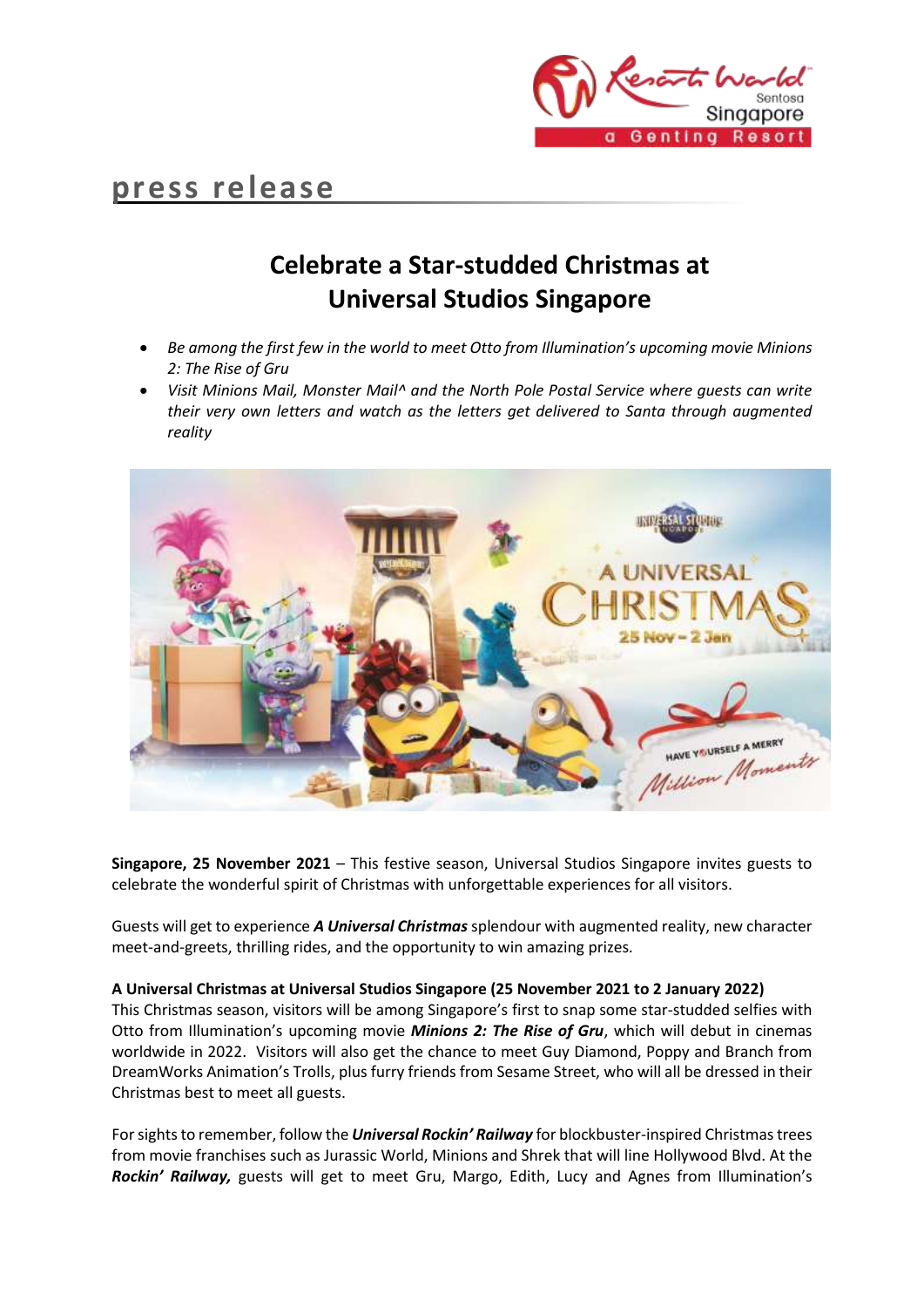

Despicable Me; Shrek and Fiona from DreamWorks Animation's Shrek as well as Cookie Monster and Oscar from Sesame Street Workshop.

Head over to the winter wonderland of Sesame Street to visit Elmo and Abby who are busy writing their letters to Santa or visit Minions Mail^ and meet Illumination's Kevin and Stuart as they attempt to send theirs using 'despicable' technology! A fun experience for all, as guests will get to watch as the letters come alive through augmented reality.

Visitors who would like to send a letter to Santa can write their very own, hand it over to the *Postmaster Elf* and watch as it gets dropped off at Universal Studios Singapore's largest mailbox. Guests will get to witness the magic of Christmas as the letter will fly off from Universal Studios Singapore's **North Pole Postal Service**!

If all the letter writing have left guests famished, they can sink their teeth into a delectable Christmas Turkey Leg or for guests with a sweet tooth, they may partake in the delightful Christmas Cookie Tree or indulge in Festive Macaroons at the Merrylicious Sips and Bites food cart**.**

There is the opportunity to win amazing prizes at A Universal Christmas Giveaway in partnership with Mastercard®. Stand a chance to win \$20,000 worth in presents in the weekly festive giveaway! Prizes include a stay at the Beach Villas, Equarius Hotel or Hotel Michael.

Every \$38 spent in Universal Studios Singapore will earn guests one ticket to take part in the lucky draw – double the chances if payment is made with Mastercard®. Simply drop the tickets into the lucky draw box at The Pantages Theatre in Hollywood to participate. Winners will be announced on Resorts World Sentosa's Facebook page (@rwsentosa) and contacted directly.

For more information on Universal Studios Singapore Christmas programme, admission tickets and packages, please visit thi[s link](https://www.rwsentosa.com/en/attractions/universal-studios-singapore/promotions-and-events/universal-christmas) .

*^Minions Mail and Monster Mail will start in December 2021*

-End-

## **ABOUT RESORTS WORLD SENTOSA**

Resorts World Sentosa (RWS), Asia's premium lifestyle destination resort, is located on Singapore's resort island of Sentosa. Spanning 49 hectares, RWS is home to world-class attractions including Universal Studios Singapore, S.E.A. Aquarium, Dolphin Island and Adventure Cove Waterpark. Complementing the adventure and adrenaline of its theme parks and attractions are six unique luxury hotels, the world-class Resorts World Convention Centre and a casino. RWS offers award-winning dining experiences and exciting cuisines from around the world across its many renowned celebrity chef restaurants, establishing itself as a key player in Singapore's vibrant and diverse dining scene and a leading gourmet destination in Asia for epicureans. The integrated resort also offers world-class entertainment, from original resident productions to concerts and public shows. RWS has been named "Best Integrated Resort" since 2011 for nine consecutive years at the TTG Travel Awards which recognises the best of Asia-Pacific's travel industry.

RWS is wholly owned by Genting Singapore, a company of the Genting Group. For more information, please visit [www.rwsentosa.com.](http://www.rwsentosa.com/)

/ResortsWorldatSentosa @rwsentosa